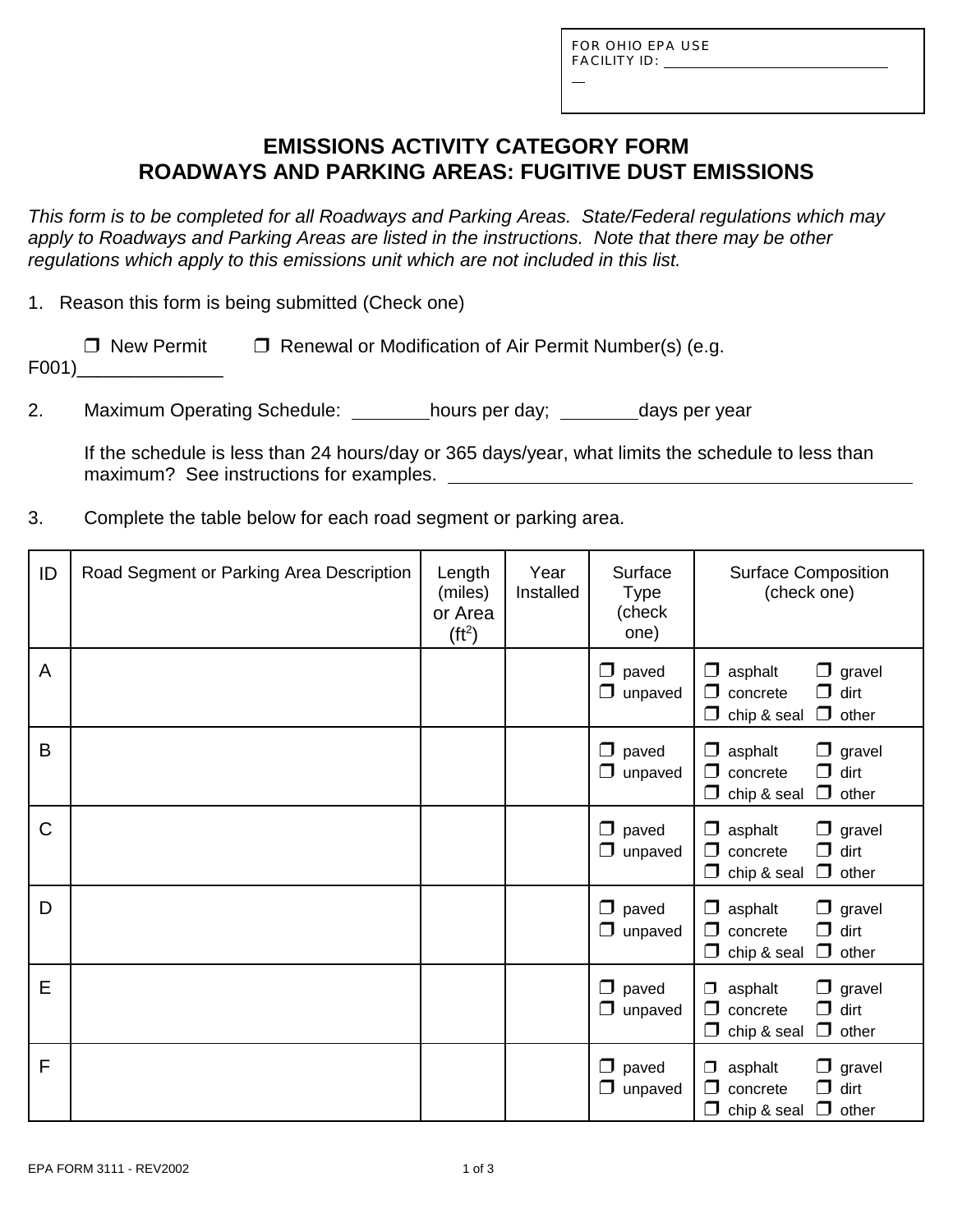4. Complete the table below for each paved road segment or parking area.

| ID | Silt<br>Loading<br>$(g/m^2)$ | Vehicle Type | Avg.<br>Weight<br>(tons) | Avg.<br>Speed<br>(mph) | <b>Vehicle Miles</b><br>Traveled<br>(vmt/yr) | Control Method(s)                                                                                          | <b>Application or Usage</b><br>Frequency |
|----|------------------------------|--------------|--------------------------|------------------------|----------------------------------------------|------------------------------------------------------------------------------------------------------------|------------------------------------------|
| A  |                              |              |                          |                        |                                              | $\Box$ sweeping $\Box$ flushing $\Box$ watering<br>Ogood housekeeping<br>Dother: ________________________  |                                          |
| B  |                              |              |                          |                        |                                              | $\Box$ sweeping $\Box$ flushing $\Box$ watering<br>Ogood housekeeping<br>Dother: ______________________    |                                          |
| C  |                              |              |                          |                        |                                              | $\Box$ sweeping $\Box$ flushing $\Box$ watering<br>Ogood housekeeping<br>Dother: ________________________  |                                          |
| D  |                              |              |                          |                        |                                              | $\Box$ sweeping $\Box$ flushing $\Box$ watering<br>Ogood housekeeping<br>Dother: ________________________  |                                          |
| E  |                              |              |                          |                        |                                              | □sweeping □ flushing □ watering<br>Ogood housekeeping<br>Dother: ________________________                  |                                          |
| F. |                              |              |                          |                        |                                              | $\Box$ sweeping $\Box$ flushing $\Box$ watering<br>Ogood housekeeping<br>Dother: _________________________ |                                          |

5. Identify all the places that the permittee's roadways and parking lots meet a public road. Use the Road Segment or Parking Area ID from the table above to identify the permittee's roadway and parking lots that are involved. \_\_\_\_\_\_\_\_\_\_\_\_\_\_\_\_\_\_\_\_\_\_\_\_\_\_\_\_\_\_\_\_\_\_\_\_\_\_\_\_\_\_\_\_\_\_\_\_\_\_\_\_\_\_\_\_\_\_

Describe how any foreign materials deposited on public paved roadways will be removed.

 $\Box$  Flushing with water  $\Box$  Wet sweeping  $\Box$  Sweeping with vacuum truck  $\Box$  Other. Describe

\_\_\_\_\_\_\_\_\_\_\_\_\_\_\_\_\_\_\_\_\_\_\_\_\_\_\_\_\_\_\_\_\_\_\_\_\_\_\_\_\_\_\_\_\_\_\_\_\_\_\_\_\_\_\_\_\_\_\_ \_\_\_\_\_\_\_\_\_\_\_\_\_\_\_\_\_\_\_\_\_\_\_\_\_\_\_\_\_\_\_\_\_\_\_\_\_\_\_\_\_\_\_\_\_\_\_\_\_\_\_\_\_\_\_\_\_\_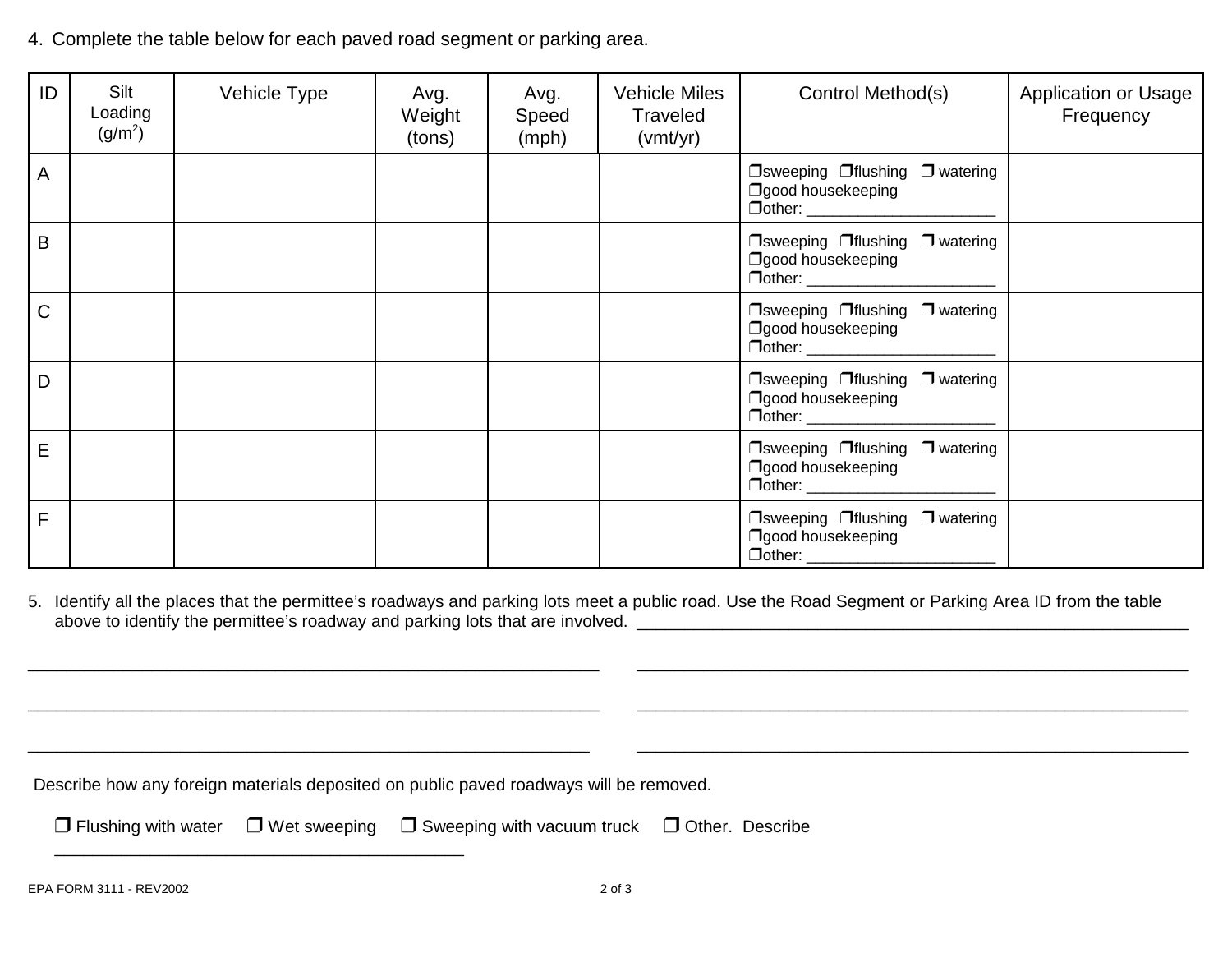| ID             | Silt<br>Content<br>(% ) | Surface<br>Material<br>Moisture<br>Content<br>(% ) | Vehicle Type | Avg.<br>Weight<br>(tons) | Avg.<br>Speed<br>(mph) | <b>Vehicle Miles</b><br><b>Traveled</b><br>(vmt/yr) | Control Method(s)                                                                                  | Application or<br><b>Usage Frequency</b> |
|----------------|-------------------------|----------------------------------------------------|--------------|--------------------------|------------------------|-----------------------------------------------------|----------------------------------------------------------------------------------------------------|------------------------------------------|
| $\overline{A}$ |                         |                                                    |              |                          |                        |                                                     | $\Box$ oiling<br>$\Box$ watering<br>$\Box$ surface improvement<br>$\Box$ chemical stabilization    |                                          |
| B              |                         |                                                    |              |                          |                        |                                                     | $\Box$ oiling<br>$\Box$ watering<br>$\square$ surface improvement<br>$\Box$ chemical stabilization |                                          |
| C              |                         |                                                    |              |                          |                        |                                                     | $\Box$ oiling<br>$\Box$ watering<br>$\square$ surface improvement<br>$\Box$ chemical stabilization |                                          |
| $\mathsf D$    |                         |                                                    |              |                          |                        |                                                     | $\Box$ oiling<br>$\Box$ watering<br>$\square$ surface improvement<br>$\Box$ chemical stabilization |                                          |
| E              |                         |                                                    |              |                          |                        |                                                     | $\Box$ oiling<br>$\Box$ watering<br>$\square$ surface improvement<br>$\Box$ chemical stabilization |                                          |
| F              |                         |                                                    |              |                          |                        |                                                     | $\Box$ oiling<br>$\Box$ watering<br>$\square$ surface improvement<br>$\Box$ chemical stabilization |                                          |

6. Complete the table below for each unpaved road segment or parking area.

7. The use of used oil for dust suppression is prohibited. Used oil is any oil that has been refined from crude oil, or any synthetic oil, that has been used, and, as a result of that use, is contaminated by physical or chemical impurities. See OAC rule 3745-279-01. Used oil does not include oils that have been refined from crude oil that have not been used or any synthetic oil that has not been used.

If oiling is being used for dust suppression, is only virgin oil being used?

 $\Box$  Yes  $\Box$  No  $\Box$  Not using oil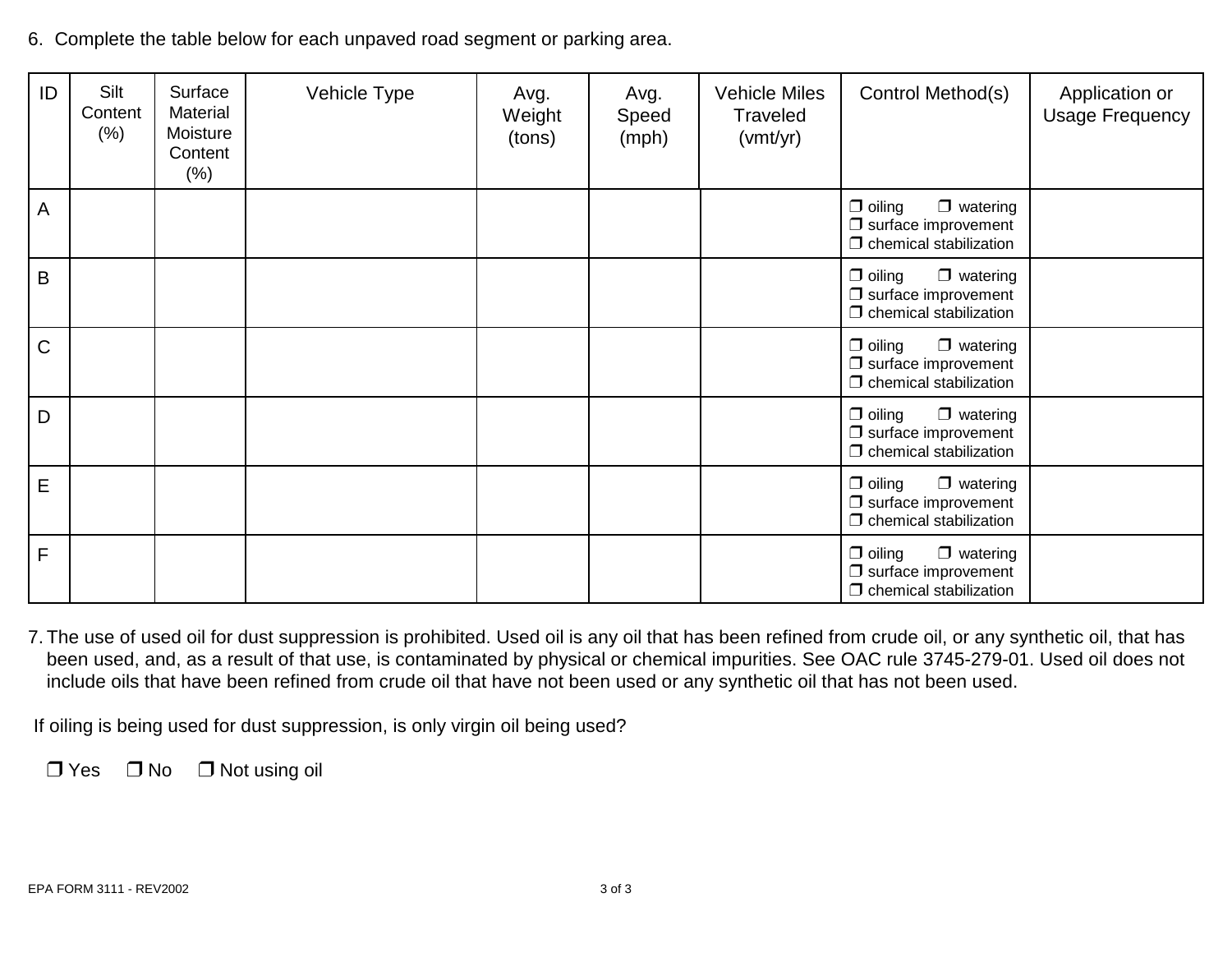# **INSTRUCTIONS FOR COMPLETION OF THE EMISSIONS ACTIVITY CATEGORY FORM FOR ROADWAYS AND PARKING AREAS**

**GENERAL INSTRUCTIONS:** Provide complete responses to all applicable questions. If an item does not apply to the emissions unit, write in "Not Applicable" or "NA." If the answer is not known, write in "Not Known" or "NK." If you need assistance in understanding a question after reading the instructions below, contact your Ohio EPA District Office or Local Air Agency for assistance. Submittal of an incomplete application will delay application review and processing. In addition, the application may be returned as incomplete if all applicable questions are not answered appropriately.

### **APPLICABLE REGULATIONS**

*The following State and Federal Regulations may be applicable to roadways and parking areas. Note that there may be other regulations which apply to this emissions unit which are not included in this list.*

State: OAC rule 3745-31-02 (Permit to Install) OAC rule 3745-35-02 (Permit to Operate) OAC rule 3745-17-07(B) (Visible Fugitive Particulate Emissions Rules) OAC rule 3745-17-08 (Particulate Emissions Rules) OAC rule 3745-15-07 (Nuisances Prohibited)

If you would like a copy of these regulations, contact your Ohio EPA District Office or Local Air Agency. State regulations may also be viewed and downloaded from the Ohio EPA website at http://www.epa.state.oh.us/dapc/regs/regs.html. Federal regulations may be viewed and downloaded at http://www.epa.gov/docs/epacfr40/chapt-I.info/subch-C.htm.

### **CALCULATING EMISSIONS:**

The emissions from the roadways and parking areas may be estimated using the information from sections 13.1 and 13.2 of AP-42, Compilation of Air Pollutant Emission Factors, Fifth Edition, Volume I, available from the following website: http://www.epa.gov/ttn/chief/ap42/index.html.

#### **SPECIFIC INSTRUCTIONS:**

- 1. Indicate whether this is an application for a new permit or an application for permit renewal. If applying for a permit renewal, provide the 4-character OEPA emissions unit identification number.
- 2. Provide the maximum number of hours per day and days per year the roadways and parking areas are expected to operate. The following are examples of why the maximum number of hours per day may be less than 24 or the maximum number of days per year may be less than 365 (this list is not all-inclusive):
	- The facility can only operate during daylight hours.
	- The process can only operate within a certain range of ambient temperatures.
	- The process is limited by another operation (i.e., a bottleneck).
- 3. Identify each road segment or parking area and provide the approximate length or surface area and year installed. Identify the surface type and composition by checking the appropriate boxes. Please select each road segment or parking area such that each segment or area is continuous and has the same information for each element of the table. A diagram should be submitted with this form that shows all roadways and parking areas at the facility and the corresponding information.